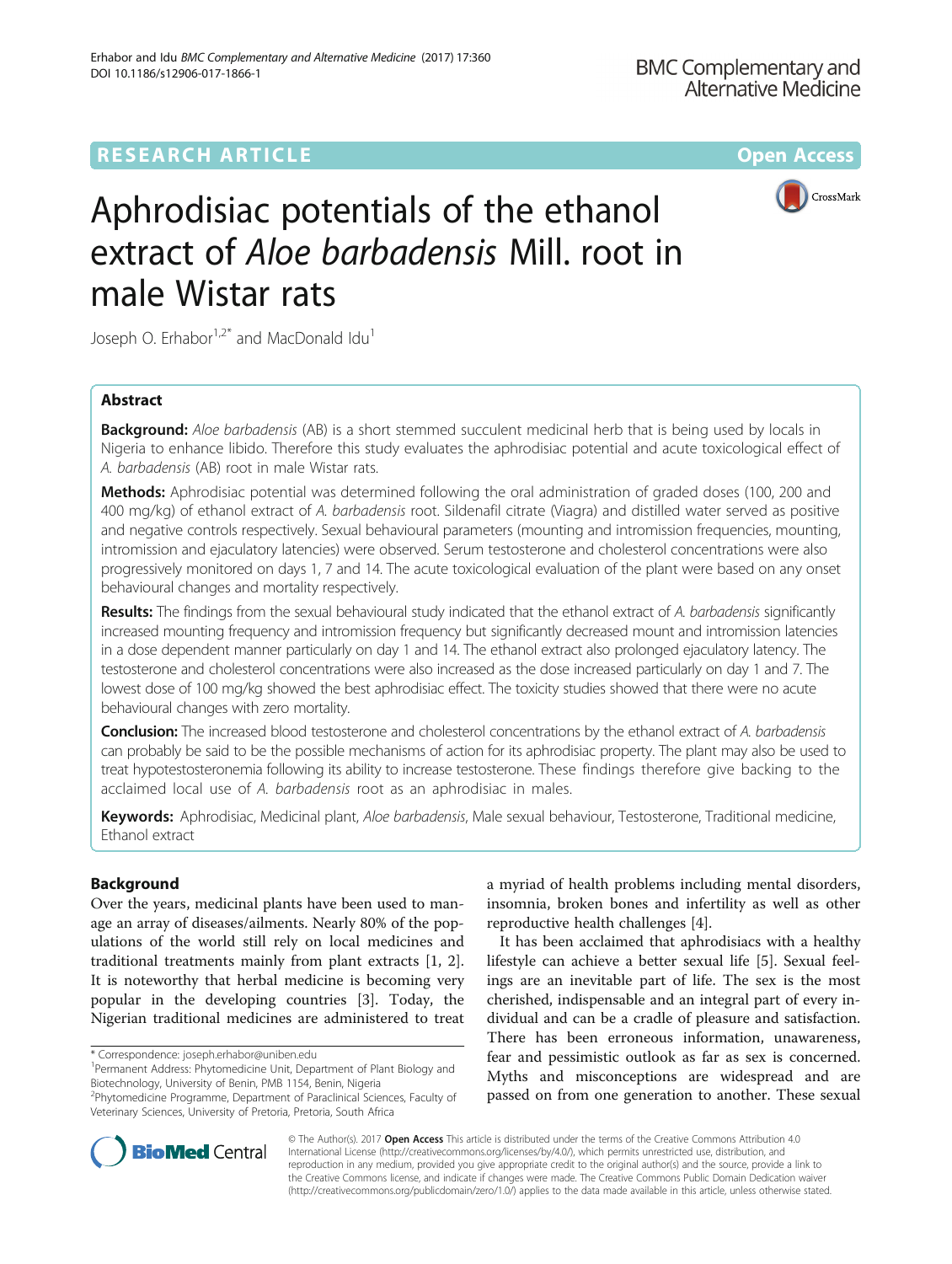myths can results in sexual dysfunctions, misery, silent suffering, distressed interpersonal relationships and even divorce. Sexual ignorance is a social disease and can be solved via compulsory all-inclusive sex education. This can boost awareness and improve the society [\[6](#page-8-0)].

However, aphrodisiac have been implicated in treating/ managing these arrays of sexual disorders [[6](#page-8-0)–[9](#page-8-0)]. Most aphrodisiacs can be said to amplify some facets of sensual experience such as light, touch, smell, taste and hearing. This improved sensual consciousness leads to sexual stimulation and inclination [[10](#page-8-0)]. Many locally accepted constituents have been known to increase libido in some continents of the world. Notable examples include Yohimbine, the Mandrake plant, ground Rhinoceros horn in the Chinese culture and the lethal "Spanish fly". An aphrodisiac is any substance or agent (food, drug, scent or device) that stimulates the erotic instinct, induces veneral desire and surges pleasure and performance [[8, 11](#page-8-0), [12\]](#page-8-0). They are agents that can change impaired sexual functions [\[7](#page-8-0)]. Aphrodisiac substances can nevertheless be screened for activity by employing two methods: the observatory or physical method that encompasses the mating behavioural study (mount frequency and latency, intromission frequency and latency, ejaculatory latency and frequency, test for libido etc.) and biochemical method (hormonal determination, organ weight, histopathology, sperm count, motility and morphology etc). In either of the method, in vivo and in vitro animal models are used to ascertain aphrodisiac activity in laboratory animals such as rats, mice and guinea pigs [[13\]](#page-8-0). Several reports have also attested to the use of animals particularly rats in assessing aphrodisiac activity of medicinal plants as found in  $[6, 7, 14-20]$  $[6, 7, 14-20]$  $[6, 7, 14-20]$  $[6, 7, 14-20]$  $[6, 7, 14-20]$ .

Although, through history, a myriad of feature has qualified diverse substances as having aphrodisiac property, but are done generally via two probable approaches- cultural and scientific. Culturally, via the famous doctrine of signature, many plants and animals parts have been tented as having aphrodisiac effect. Popular among these, is the accepted belief of hunters of those eras when they consume definite parts of their prey to get the characteristics of those organs. In some part of the world (England and Ukraine), it is believed that plants with any Phallic-like characteristics such as asparagus, parsnips, celery and carrots were expected to have aphrodisiac property or effect. From our observation and as have been noted elsewhere, e.g. Rosen and Ashton [\[21\]](#page-8-0), the root of AB is phallic-like in nature and culturally can be said to have an aphrodisiac effect. Scientifically, based on mechanism of action, aphrodisiacs can be classified into three categories- (aphrodisiacs that offer a high level of nutritional value, those with specific physiological effect and those that are

psychologically active in nature. Following the phytochemical and nutritional constituents described elsewhere ([\[22\]](#page-8-0), unpublished observation (Erhabor and Idu)), the extract of AB is said to have glycosides, flavonoid, phenol, tannin, alkaloids, steroids, reducing sugar, nitrogen free extract, crude fibre, crude protein, crude oil, ash content and moisture. Other nutritional components included sodium, potassium, magnesium, iron and zinc. Some of these phytoconstituents have been implicated for aphrodisiac activity in some plants (e.g. potassium, calcium, zinc and magnesium are known to be involved in processes that promote penile erection as reported by Jeon [[23](#page-9-0)], Ghofrani [\[24\]](#page-9-0), Adrogue and Madias [\[25\]](#page-9-0), Coleman [[26](#page-9-0)]. Alkaloids according to Zamblé et al. [[27](#page-9-0)] dilate blood vessel which physiologically results to increase in blood flow to the penile organ and engorging of the penis for sexual performance. Phenols found in clove (Syzygium aromaticum) as observed by Tajuddin et al. [[28](#page-9-0)] was said to be responsible for the aphrodisiac property of the plant. Also increase in testicular and/or serum cholesterol levels have been shown to be linked to the aphrodisiac activity of a medicinal plant. This is sequel to cholesterol being the precursor for the production of several physiologically important steroids that include bile acids, steroid hormones and vitamin D [\[7](#page-8-0), [29](#page-9-0), [30\]](#page-9-0). Following, an increase in cholesterol, it may lead to increased testosterone concentration via steroidogenesis which should normally reflect in a corresponding increase in libido [[7\]](#page-8-0).

Again, Local herbs have resulted in new breakthroughs in the treatment of sexual dysfunction and have become recognized worldwide as an immediate therapy [\[31](#page-9-0)]. Using plants as aphrodisiac in treating sexual disorders is gaining ground every day. Many of the effective herbal aphrodisiacs are accessible and have slight or no side effects [[32\]](#page-9-0). Although, there are conventional treatment options but they have limited efficacy, hostile side effects and contraindications in some disease states [[11](#page-8-0)]. The side effects of sildenafil citrate (Viagra)-a popular aphrodisiac drug include rashes, hypotension, facial flushing and urinary tract infection. Other side effects include back pain, nasal congestion, blurred vision, stomach upset, suicidal tendencies, mental disorders and dilation of the blood vessels [[33, 34\]](#page-9-0). Other management therapies include surgery, psychiatric therapy, vacuum devices, penile implants and very expensive drugs which may not be affordable [[35\]](#page-9-0).

Aloe barbadensis (AB) is a short stemmed succulent herb in the Asphodelaceae family that have been acclaimed by locals in Nigeria to have libido enhancing property [[36](#page-9-0)]. It has been refer to as being used in herbal preparations since the beginning of the first century AD. The extracts are said to have a rejuvenating, healing and soothing property as marketed in the cosmetic and alternative medicine industries [[37](#page-9-0), [38](#page-9-0)]. The leaf juice is used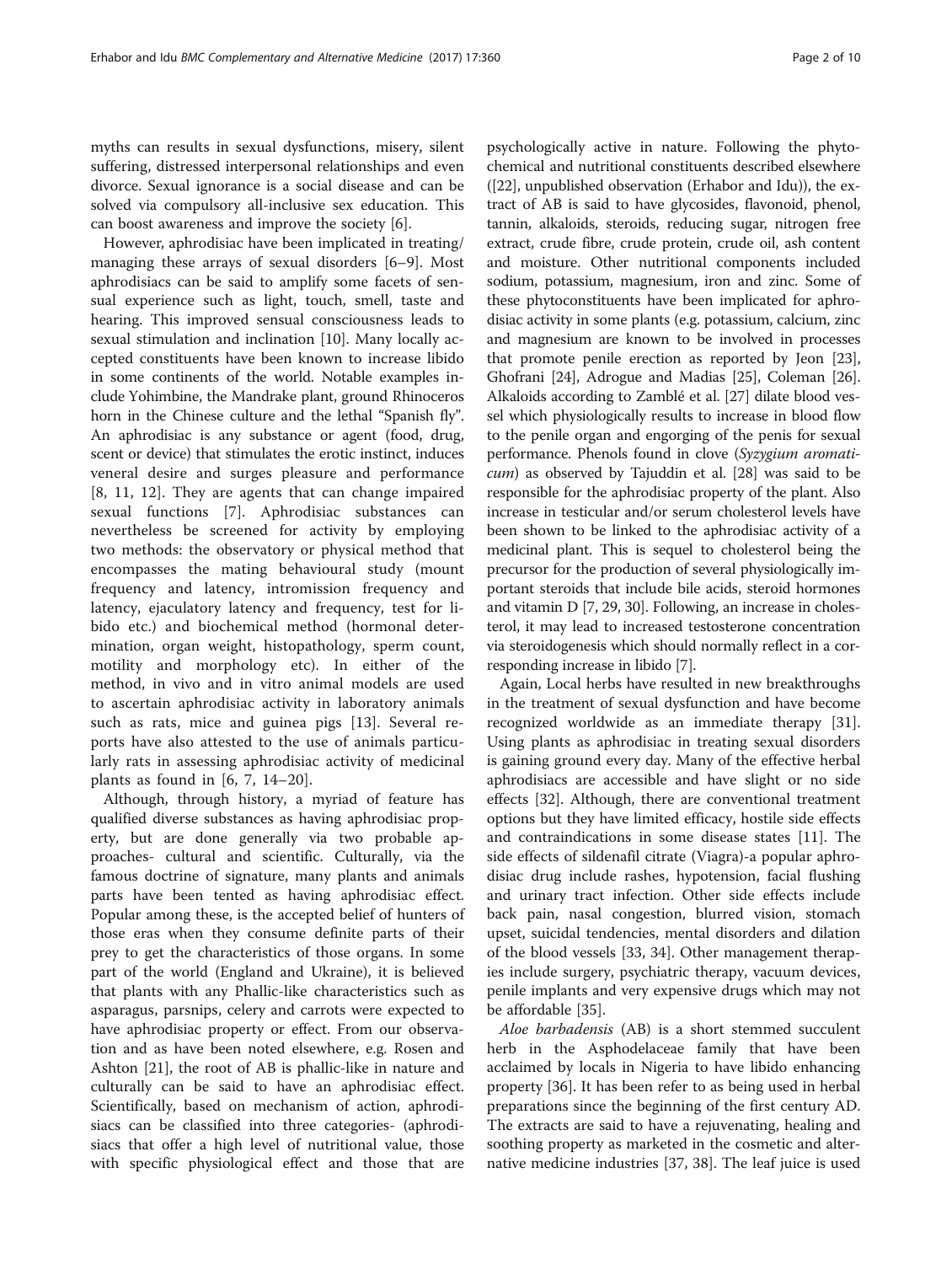to treat intestinal ulcer and gynaecological problems and to treat catarrh [\[38\]](#page-9-0). It can be passed over flame and used to clear skin irritation such as ringworm and eczema. The root of A. barbadensis is used to cure constipation and impotency [\[39](#page-9-0)]. The fresh leaf juice is taken orally to treat stomach ulcer and externally to heal wounds [\[40](#page-9-0)]. It is used as a purgative, appetitestimulant, emmenogogue and for managing colds, piles, asthma, cough and jaundice in ayurvedic formulation [[41\]](#page-9-0). Previous reports show that the extract of AB have been proven via in vivo and in vitro studies to have effects on reproductive functions. Oyewopo et al. [[42](#page-9-0)] observed that the extract had profound effect on the testicular weight and semen parameters of Sprague-Dawley rats. Iwu [[43](#page-9-0)] also reported that 60 mg/kg b.w. of AB powder potentiated the rate of fertility and litter size of rabbits. However, from unpublished data (Erhabor, Obarisiagbon and Gabriel) a significant dose dependence increase (100, 200, 400 and 800 mg/kg) in sperm motility and count without any deleterious effect on the morphology was noticed. In another study by Ahmadi et al. [\[44](#page-9-0)] the extract of AB showed ability to influence reproductive functions in animals.

It is against this background, that this research was targeted at probing the potential activity of the ethanol extract of A. barbadensis root on the sexual behavior of male rats in order to determine the possible mechanism of action of the already implicated bioactives. It was also to corroborate the ethnomedical use of the plant as an aphrodisiac and against other male reproductive dysfunctions.

### Methods

#### Collection and authentication of plant material

The roots of Aloe barbadensis were collected from Okene town in Okene local government area of Kogi State, Nigeria. It was initially identified by the authors (MI and JOE) both from the Department of Plant Biology and Biotechnology, University of Benin, Benin City, and further authenticated by Mr. Ibhanesebhor, G. of the Herbarium Unit of the Obafemi Awolowo University, Ile-Ife, Nigeria, with voucher number IFE17004 were the plant was deposited. The plant was also deposited at the herbarium of the Department of Plant Biology and Biotechnology, University of Benin, Benin City with voucher number UPBHx0160.

#### Preparation of extract

The fresh roots of Aloe barbadensis were detached from the whole uprooted plant, rinsed in water and spread on laboratory tables where they were dried under room temperature. The plant material were then transferred to an oven set at 40 °C for 5–10 min before being reduced to fine powder with the aid of a mechanical grinder. 2000 g of the powdered plant material was extracted with 5000 ml of ethanol using a soxhlet extractor. The extract was concentrated to dryness using a water bath (HH-S Water Bath; Searchtech Instruments) set at an average temperature of 50 °C. The percentage yield of the ethanolic extract was determined using the formular (% Yield = weight of extract/weight of powder sample  $\times$  100/1).

## Drugs, assay kits and other reagents

Estradiol benzoate and progesterone were purchased from Sigma-Aldrich from China and USA. Sildenafil citrate was obtained from a community pharmacy outlet in Benin City, Edo State. The testosterone assay kit was procured from Monobind Inc., USA while every other chemicals used were of analytical grade.

#### Animal groupings and extract administration

Seventy five (75) male and thirty 30 non oestrus female Wistar rats of 140–270 g and 145–260 g body weights was used for this study. The animals were acquired from the animal house of the Department of Anatomy, Faculty of Basic Medical Sciences, University of Benin, Nigeria. The animals were kept in sanitary wooden cages placed in well aerated animal house of the Department of Animal and Environmental Biology, Faculty of Life Sciences, for acclimatization with peak conditions (temperature, 25 °C; photoperiod, 12 h of natural light and 12 h of dark). The animals were permitted free access to water and fed with normal commercial pellets. The cages were cleaned daily throughout the period of the work. The animals were monitored once daily for their general health and weighed weekly. No adverse events was noticed before and during the experiment. The 75 male rats were wholly randomized into five groups of 15 and given appropriate treatment orally.

Group A was given the diluent (2 ml of distilled water) while group B, C and D was given 100, 200 and 400 mg/ kg body weight, respectively, of Aloe barbadensis root extract. Group E was given the standard drug-Sildenafil citrate (5 mg/kg). The oral administration was carried out using orogastric tube. All animals used in this study were handled following the international guiding principles for biomedical research involving animals as outlined by the Council for International Organization of Medical Sciences and the International Council for Laboratory Animal Science [\[45](#page-9-0)].

#### Mating Behavioural study

The mating behavioural tests was done following the modification of the procedures of [\[46](#page-9-0)–[48](#page-9-0)]. From the groups (in a completely randomized manner), five male rats each were selected and observed for sexual behaviour after their diurnal doses on day 1, 7 and 14.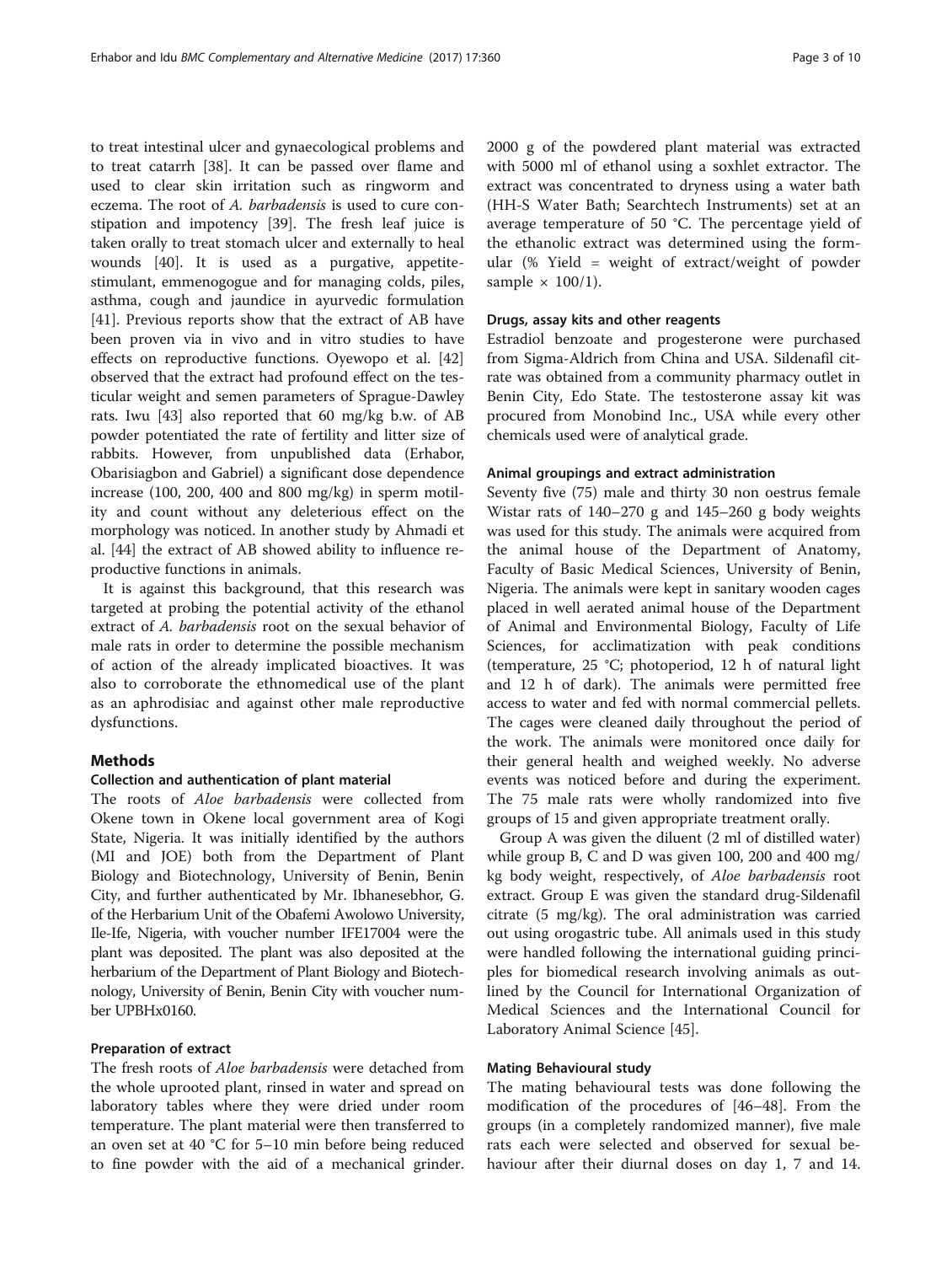The test was done between 19.00 and 03.00 h under a faint light in the Laboratory. The female animals were artificially brought into oestrus (heat) by the successive administration of estradiol benzoate (10  $\mu$ g/ 100 g body weight) and progesterone (0.5 mg/100 g body weight) through subcutaneous injections, 48 h and 4 h respectively prior to pairing. This was done because the female rats only allow mating during the oestrus phase. The receptive female rats were introduced to the male rats, 30 min after administration of the extract at the respective doses to the male rats in a locally manufactured wooden cage with glass doors. The female rats were paired with the male rats in all the various doses including controls in the ratio 1:1 (1 female to 1 male). The observation for mating behaviour commenced after 10 min of placing the paired animals in the cage and was recorded with the aid of a video camera on a tripod stand. The test was discontinued if the male fail to manifest sexual interest. Any female animal that do not show receptivity was replaced by another artificially 'heated' female.

The occurrence of events and phases of mating after the video recording were analyzed and the frequencies and phases determined. The parameters of male sexual behavior as defined by [[49\]](#page-9-0) that were monitored after 35 min observation period includes: "Mount (MF) and Intromission frequency (IF) - the number of mounts and intromissions from the time of introduction of the female until ejaculation), Mount (ML) and Intromission latency (IL) - the time interval between the introduction of the female and the first mount or intromission by the male and Ejaculation latency (EL) - the time interval between the first intromission and ejaculation".

## Test for libido

The level of sexual desire of the male rats was assessed by the protocol outlined in [[12](#page-8-0)]. The libido test was carried out using the mounting and intromission frequencies as well their latencies of the mating behavioural test during the 1st, 7th and 14th day.

## Serum preparation

The modified technique as defined by Yakubu et al. [\[7](#page-8-0)] was used in the serum preparation. Blood was collected 1¼ hours after giving the extract, the standard drug (Viagra) and distilled water on day 1, 7 and 14. Under chloroform anesthesia, with the aid of a sterile forcep and scissors the stomach was cut open to expose the internal organs. The blood was collected via cardiac puncture using a 5 ml syringe and needle per animal into the appropriately labeled clean lithium heparin (to collect plasma) and non-coagulant(plain) (to collect serum) sample bottles. The sample bottles were kept at a temperature between 23 and 25 °C for ten minutes to clot. The bottles were centrifuged at 3000 rpm for ten minutes using a laboratory centrifuge. The sera and plasma collected were later aspirated with pasteur pipettes into dry plain bottles and utilized within 12 h of preparation for the testosterone and cholesterol assays.

#### Determination of serum testosterone

The serum testosterone concentrations was determined quantitatively using the Microplate Enzyme Immunoassay kit for total testosterone concentration in human serum as described in the manufacturer's test procedure (Accu-Blind ELISA Microwells, Product code: 3725– 300, Monobind Inc., USA).

## Determination of plasma cholesterol

The method of Röschlau et al. [\[50](#page-9-0)] was used to determine the levels of total cholesterol, using enzymatic kits from Randox Laboratories Limited (LOT NUMBER: 2264CH), United Kingdom.

#### Acute toxicity study

Twenty-five (25) male rats were utilized in this research and extract given as stated in the mating behavioural study earlier. The animals were completely randomized into five groups of five rats each. In all the groups the animals were monitored for 2 h for any behavioural changes such as hyperactivity, sedation, salivation, diarrhea, accelerated breathing, tail posture and convulsions after administering the extract (at the respective doses-100 mg/kg, 200 mg/kg and 400 mg/kg), distilled water and standard drug (viagra) to the corresponding groups. The mortality or lethality was counted after 24 h and the Lethal Dose  $(LD_{50})$  was determined. All animals were further observed for up to 14 days for any delayed mortality.

#### Data analysis

Data were presented as mean  $\pm$  SEM of five replicates. One Way ANOVA was done to compare means of different groups as well as a Duncan multiple range test to analyse differences among different means and the interaction between the variables using SPSS 15.0 computer software package. Differences at  $P < 0.05$  or  $P < 0.01$  were considered statistically significant.

## Results

## Percentage yield of extract

Two thousand grams of the powdered root plant material yielded 124.65 g (6.23%) of the ethanol extract.

## Effect of Aloe barbadensis ethanolic root extract on mating behaviours

The mounting frequency (MF) increased significantly on day 1 and 14 as the dose decreases as shown in Fig. [1](#page-4-0). The effect of 100 mg/kg on MF was significantly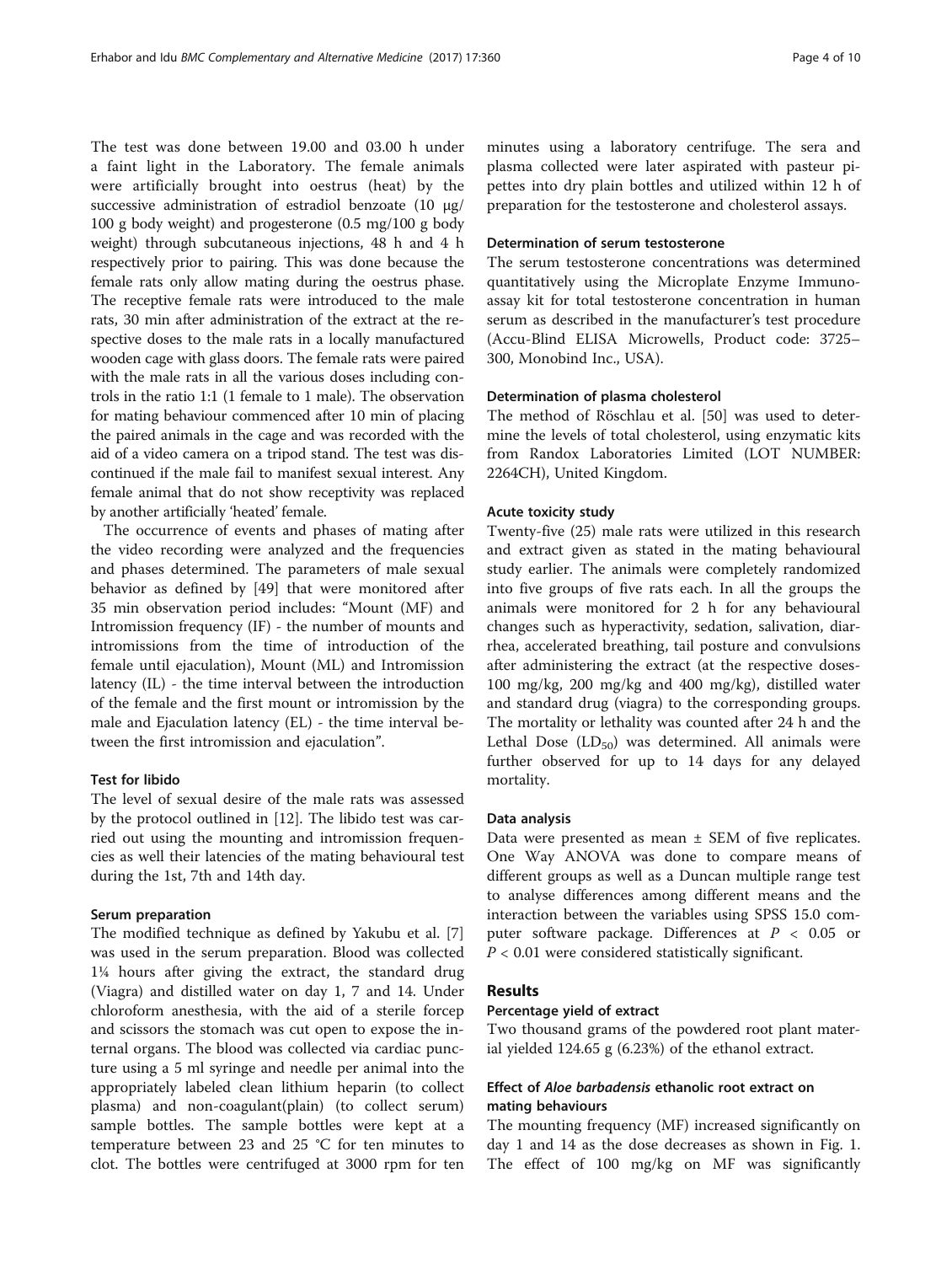<span id="page-4-0"></span>

different ( $P < 0.05$ ) from 200 and 400 mg/kg as well as the negative control (distilled water) except the positive control (Viagra) on day 1. On day 7 and 14, all dose groups were not significantly different from each other except the positive control (Viagra). Each of the dose groups on different days were not significantly different from each other except the 100 mg/kg group which was significantly different (\*\* $P$  < 0.01) on day 7 from the other days.

In Fig. [2,](#page-5-0) the 100 mg/kg of the extract exerted the greatest effect on Intromission frequency (IF) on day 1 and 14 as dose decrease while on day 7, 400 mg/kg had the highest effect. The 100 mg/kg and the positive control group (5 mg/kg of Viagra) were significantly different (\*\* $P$  < 0.01) from all other groups on day 1 and 14 while on day 7, it was the 400 mg/kg and the Viagra group that were significantly different (\*\* $P < 0.01$ ) from the other dose groups. The highest dose group on day 7 was found significantly different (\*\* $P < 0.01$ ) from the same dose groups on day 1 and 14.

Figure [3](#page-5-0) shows the effect of the aqueous extract of A. barbadensis on mount latency. All dose groups on each of day 1 and 7 were observed not significantly different ( $P < 0.05$ ) from each other. The negative control (distilled water) and 400 mg/kg groups were found significantly different (\*\* $P < 0.01$ ) from the other dose groups on day 14. However, there was an increase in mount latency (ML) on day 1 and 14 as the dose increases.

In Fig. [4](#page-6-0) the effect of the aqueous extract of A. barbadensis on intromission latency was depicted. All dose groups on each of day 1 and 7 were observed not significantly different ( $P < 0.05$ ) from each other. The 400 mg/ kg group was found significantly different (\*\* $P < 0.01$ )

from the other dose groups on day 14. However, there was an increase in intromission latency (IL) on day 1 and 14 as the dose increases but the reverse was witnessed on day 7.

The result of the effect of the aqueous extract of A. barbadensis on ejaculatory latency (EL) is shown in Fig. [5](#page-6-0). It was observed that within the days and across the days at the various dose groups only the Viagra group on day 1 was found significantly different from the other dose groups. There was a decrease in ejaculatory latency on day 1 and 14 as the doses increase as against an increase observed on day 7.

## Effect of Aloe barbadensis ethanolic root extract on serum testosterone levels

The administration of the extract of A. barbadensis at 100 mg/kg significantly increased ( $P < 0.05$ ) serum testosterone concentration on day 1 when compared to day 7 and 14 (Fig. [6\)](#page-7-0). The extract when given at 200 mg/kg lead to a significant decrease ( $P < 0.05$ ) on day 14 when compared to day 1 and 7. However a significant decrease ( $P < 0.05$ ) in testosterone concentration was observed in the Viagra group across the days (Fig. [6\)](#page-7-0).

#### Effect of A. barbadensis ethanolic root extract on cholesterol

The effect of the ethanol extract of A. barbadensis on cholesterol levels of the male rat are shown in Fig. [7.](#page-7-0) A gradual decrease in cholesterol concentrations was observed as the dose levels increases. On day 1, all treated groups and the positive control group (Viagra) were found not significantly different from each other but significantly different  $(P < 0.01)$  from the negative control (distilled water). The 100 mg/kg dose group was observed on day 7 and 14 to be significantly different from the other dose groups including controls.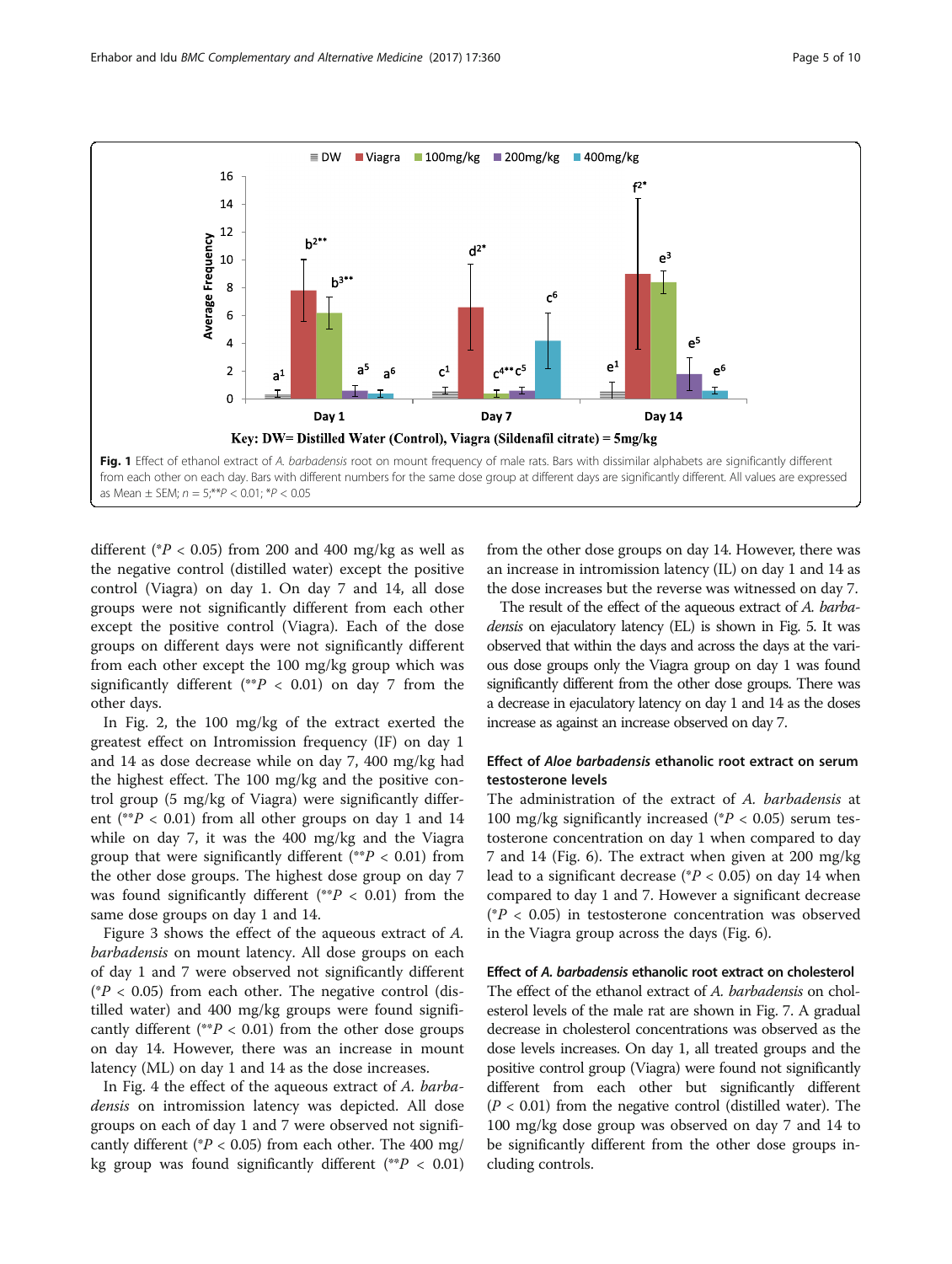<span id="page-5-0"></span>

## Acute toxicological study

Results from the acute toxicological studies revealed that the ethanol extract of A. barbadensis was safe up to the highest dose of 400 mg/kg. No toxic symptoms or adverse behavioural changes were observed as zero mortality was recorded during the period of the study.

## **Discussions**

## Percentage yield of extract

The percentage yield of the crude extract showed a high yield of 124.65 g (6.23%) from the 2000 g root powder when compared with Persea americana which yielded 95.55 g (4.78%) [\[51\]](#page-9-0).This may be due to differences in solvent, as well as the extraction/concentration procedures used.

#### Mating behavioural study

Using animal model for the initial screening to determine the aphrodisiac potential of a test drug is an accepted model. This mouse model is simple and quick [[52\]](#page-9-0) and can also be said to be used to evaluate the aphrodisiac and stimulating activity on penile erection against erectile dysfunction [\[53\]](#page-9-0). Sexual behavioural parameters such as mount and intromission frequencies are indices of sexual vigour, libido and potency [\[28, 54\]](#page-9-0).



letters are significantly different from bars without letters while those with no letters are not significantly different from each other on each day. Bars with different numbers for the same dose group at different days are significantly different while those without numbers are not significantly different. All values are expressed as Mean  $\pm$  SEM;  $n = 5$ ;\*\* $P < 0.01$ ; \* $P < 0.05$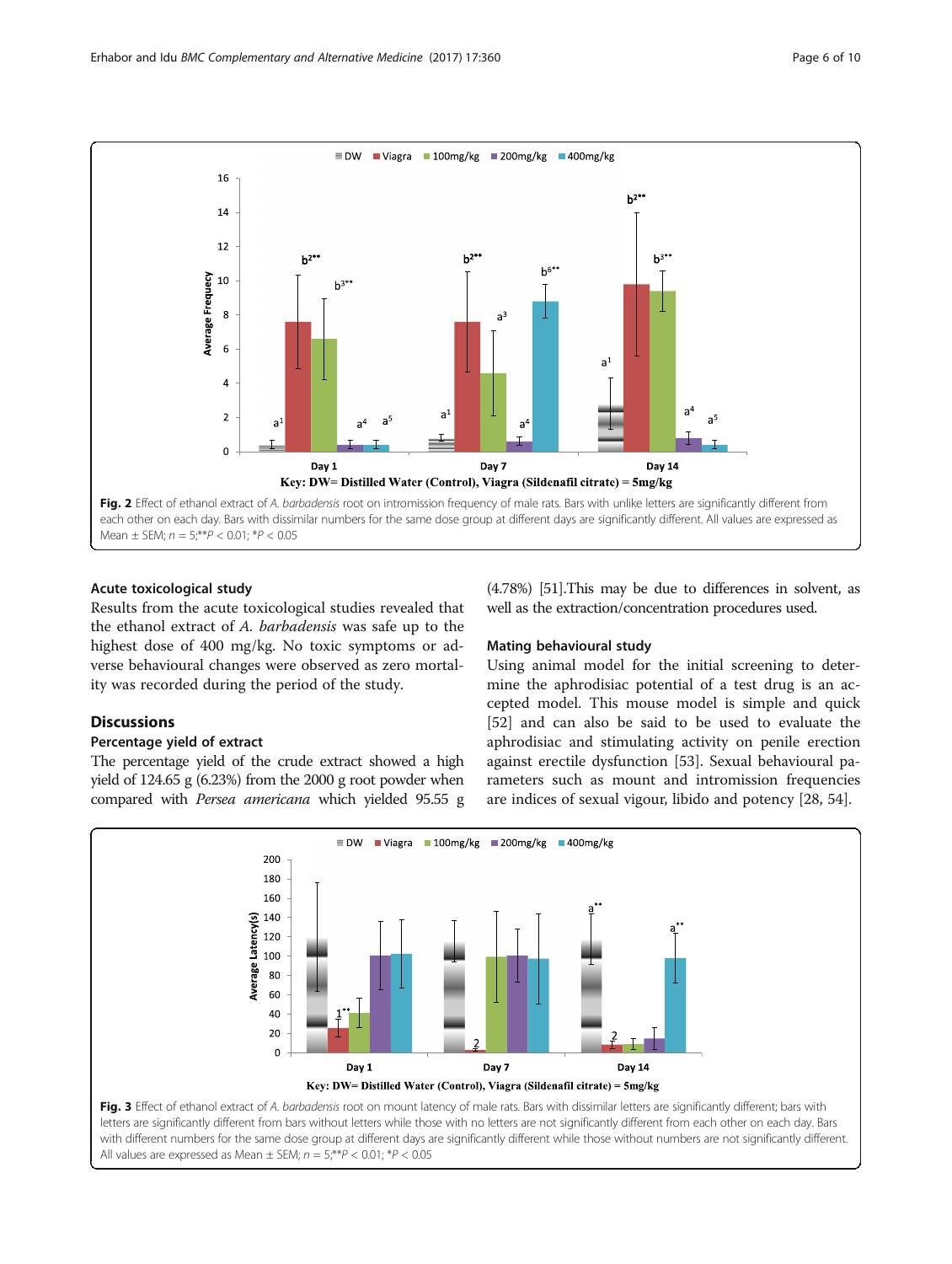<span id="page-6-0"></span>

The mating behavioural test revealed that the ethanol extract of A. barbadensis root increased mount and intromission frequencies when compared with the negative control group, though the effect was less than that of viagra (Figs. [1](#page-4-0) and [2](#page-5-0)). It also decreased the mount and intromission latencies in the male rats (Figs. [3](#page-5-0) and 4) and prolonged the ejaculatory latencies (Fig. 5) on day 1, 7 and 14. These significant increases in mounting frequencies (MF) and intromission frequencies (IF) with corresponding decreases in mount latency (ML) and intromission latency (IL) are indications that the male rats were aroused. It also reflects enhanced performance, motivation and vigour. These findings agree with earlier report by Ratnasooriya and Dharmasiri [[55](#page-9-0)]; Yakubu and Afolayan, [[56\]](#page-9-0); Yakubu and Akanji [\[16\]](#page-8-0); Gbankoto et al. [[18\]](#page-8-0) on the significant changes in ML and IL. Also, the prolonged ejaculatory latency (EL) by the ethanol extract

of A.barbadensis is a strong indication that the sexual function of the male rats was enhanced (prolonged duration of coitus) suggesting an aphrodisiac activity. These findings which is similar to the report by Fouche et al. [[17\]](#page-8-0) further support the activity of A. barbadensis root ethanol extract in enhancing sexual function. However, the highest dose of 400 mg/kg had reversed activity/inhibition on sexual behavioural parameters on day 1 and 14. This agreed with the findings of Ratnasooriya and Dharmasiri [[55\]](#page-9-0); Yakubu and Afolayan [[54\]](#page-9-0) were they observed the same reverse inhibition at the highest dose of 3000 mg/kg of Terminalia catappa seeds and 100 mg/kg of Bulbine natalensis stem in their respective studies. This may be due to sedation as animals showed no form of sexual interest.

It has been earlier reported that androgens are important modulators of male sexual behaviour including

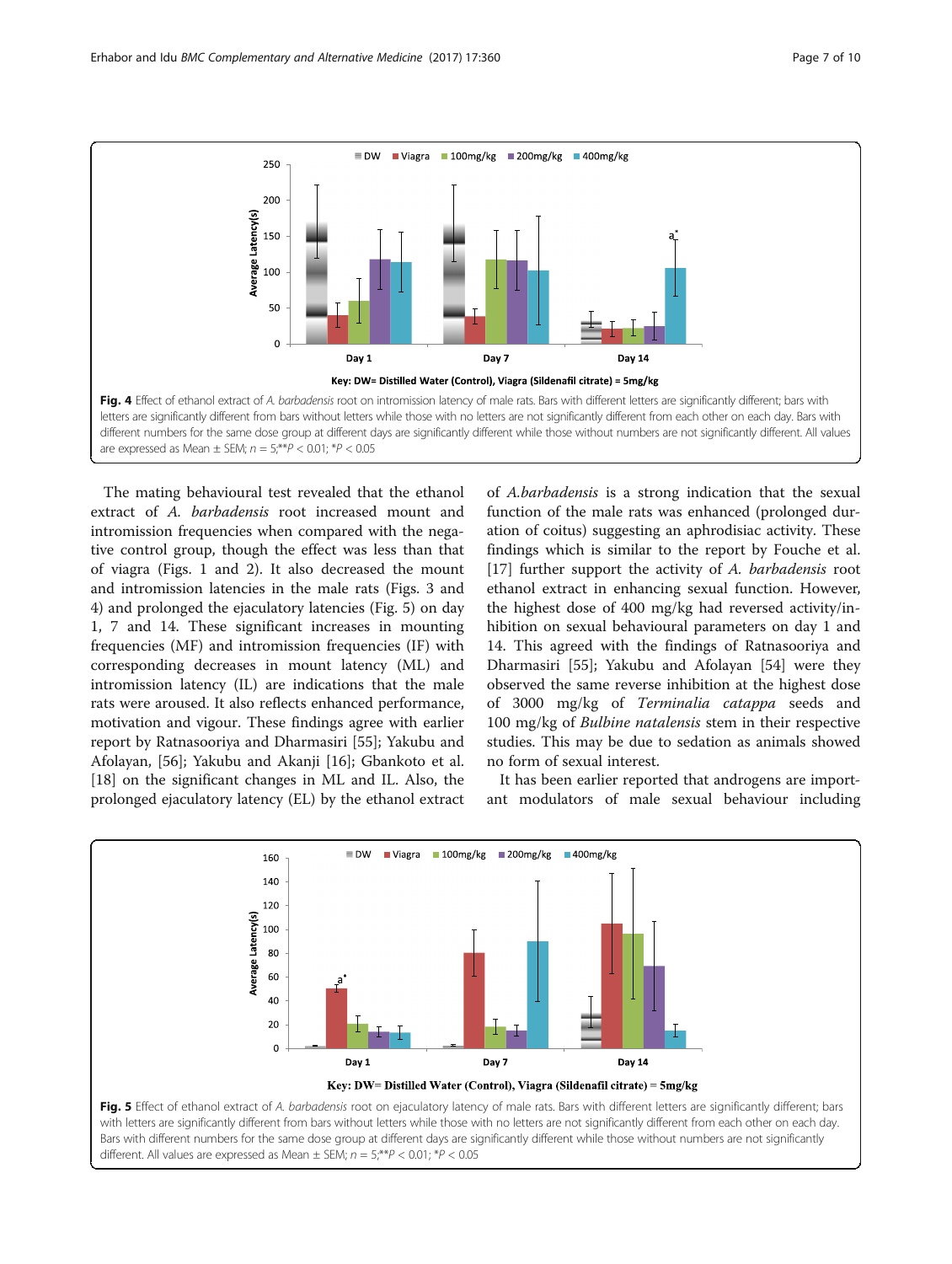<span id="page-7-0"></span>

erection and libido. These androgens may act both at the central and peripheral nervous system levels [[57](#page-9-0), [58](#page-9-0)]. Testosterone is one of the main androgens in the male gonads produce by the interstitial Leydig cells of the testis [[49\]](#page-9-0). Testosterone administration had been reported to enhance sexual function and libido. It also, improved the intensity of orgasm and ejaculations [\[59, 60](#page-9-0)]. An increase in testosterone had been linked with a moderate but corresponding increase in sexual desire or libido [[57, 59](#page-9-0), [61](#page-9-0)]. It was observed that the administration of the extract at 100 mg/kg resulted in the highest testosterone concentration on day 1 and 14 while the 200 mg/kg of the extract on day 7, produced the highest concentration of testosterone level (Fig. 6). This may

have accounted for the profound effect on sexual and masculine behavioural parameters of the male rats.

Reports suggest that cholesterol is a requirement for normal activity of the testicles. Cholesterol is also a known precursor in the synthesis of the steroids including bile acids, steroid hormones and vitamin D [[29, 30](#page-9-0)]. Yakubu et al. [[7, 12](#page-8-0)] reported that an increase in testicular and/or serum cholesterol concentrations led to a corresponding increase in the aphrodisiac activity of a medicinal plant. This increase in cholesterol concentrations results in increased production of testosterone which translates into increased libido. It was found that the extract increased cholesterol concentrations (Fig. 7) corroborating the increase testosterone concentrations observed.

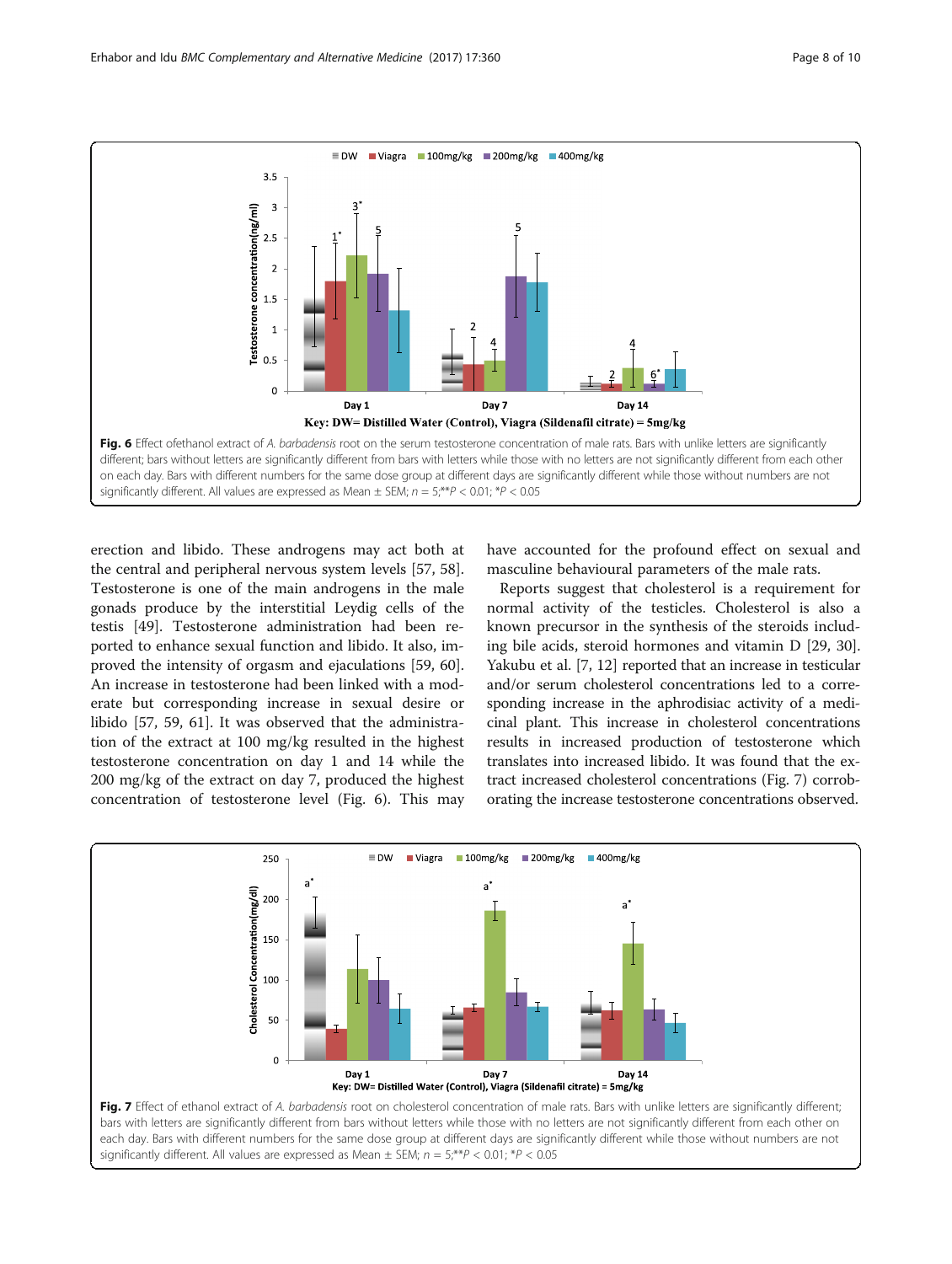## <span id="page-8-0"></span>Toxicological evaluations

All animal in all the groups, showed no significant adverse acute toxicological effect that can be attributed to the acute administration of the ethanol extract of A. barbadensis. Also, adverse changes in behaviour were not observed, indicating that physical clinical signs were unremarkable. The intake of food and water were normal, suggesting that the animals had a normal appetite. No mortality was noticed during the entire period of the study. It can therefore be inferred that the lethal dose  $(LD_{50})$  of the extract is greater than 400 mg/kg since up to this dose no death was recorded. This findings agrees with previous report by Gatsing et al. [\[62\]](#page-9-0) were 0 % mortality when the aqueous leaf extract of Alchornea cordifolia at 3200 mg/kg and the methanol and aqueous leaf extracts of Emilia coccinea at 8000 mg/kg were administered [[63\]](#page-9-0).

### Conclusions

Overall, this study showed that the ethanol extract of A. barbadensis root has aphrodisiac potential which had lend credence to its traditional use as an aphrodisiac agent in Nigerian traditional medicine. The lowest dose of 100 mg/kg of the extract presented the best aphrodisiac effect. The extract has a functional capacity to increased testosterone and cholesterol concentrations which are possible mechanisms of action for its aphrodisiac property. The ability of the plant to relax the corpus cavernosum muscle of the penile organ as another possible mechanism of action is being considered.

#### Abbreviations

AB: Aloe barbadensis; DW: Distilled water; EL: Ejaculatory latency; IF: Intromission Frequency; IL: Intromission Latency; MF: Mounting Frequency; ML: Mounting **Latency** 

#### Acknowledgements

This work was supported by the University Research and Publication Unit of the University of Benin with a thesis write up grant to Joseph O. Erhabor (JOE). We are also grateful to Mr. Gabriel Benjamin of the Phytomedicine Unit, Department of Plant Biology and Biotechnology, University of Benin for his technical assistance. The University of Pretoria is acknowledged for providing a postdoctoral fellowship to JOE.

#### Availability of data and materials

All relevant materials and datasets are within the paper and are available.

#### Authors' contributions

The concept and design of the research was done by MI and JOE. MI supervised the work. JOE collected and interpreted the data. JOE drafted the manuscript. Both authors read and approved the final draft.

#### Ethics approval

The protocol for the study was approved by the Ethical Committee on Experimental Animal Use and Care of the Faculty of Life Sciences, University of Benin, Nigeria.

#### Consent for publication

All authors read and approved the final draft.

#### Competing interests

The authors declare that they have no competing interests.

#### Publisher's Note

Springer Nature remains neutral with regard to jurisdictional claims in published maps and institutional affiliations.

#### Received: 20 January 2017 Accepted: 3 July 2017 Published online: 11 July 2017

#### References

- 1. Akerele O. Summary of WHO guidelines for the assessment of herbal medicine. HerbalGram. 1993;28:13–9.
- 2. Sagga S, Diverkar HM, Gupta V, Sawhney RC, Banerjee PK, Kumar R. Adaptogenic and safety evaluation of seabackthorn (Hippophae rhamnoides) leaf extract: a dose dependent study. Food and Chem Toxi. 2007;45:609–17.
- 3. Obici S, Otobone FJ, da Silva-Sela VR, Ishida K, da Silva JC, Makamura CV, Cortez DAG, Audi EA. Preliminary toxicity study of dichloromethane extract of Kielmeyera coriacae stems in mice and rats. J Ethnopharmacol. 2008;115:131–9.
- 4. Enwereji E. Views on tuberculosis among the Igbo of Nigeria. Indigenous Knowled and Develop. 1999;7:4–7.
- 5. Ganu G, Nagore DH, Rangari M, Gupta H. Pharmacology evaluation of Ayurvedic plants in experimental animals. J of Compl and Integrat Med. 2010;7:1553–3840.
- 6. Wani JA, Achur RN, Nema RK. Phytochemical screening and aphrodisiac activity of Asparagus recemosus. Intl J of Pharm Sci and Drug Res. 2011;3(2):112–5.
- 7. Yakubu MT, Akanji MA, Oladiji AT. Aphrodisiac potentials of the aqueous extract of Fadogia agresitis (Schweinf.Ex Hiern) stem in male albino rats. Asian J. of Androl. 2005;7(4):399–404.
- 8. Malviya N, Jain S, Gupta VP, Vyas S. Recent studies on aphrodisiac herbs for the management of male sexual dysfunction- a review. Drug Res. 2011; 68(1):3–8.
- 9. Odesanmi OS, Ojokuku SA, Apena A, Bikomo OE, Lawal RA. Nutritional prospect of an aphrodisiac Microdesmis keayana. J of Med Plants Res. 2012; 6(7):1187–90.
- 10. Taberner PV. Aphrodisiac-the sciences and the myth. NY: University of Pennylvania Press; 1985.
- 11. Singh B, Gupta V, Bansal P, Singh R, Kumar D. Pharmacological potential of plant used as aphrodisiacs. Intl J of Pharmaceu Sci Rev and Res. 2010;5(1): 104–13.
- 12. Yakubu MT, Akanji MA, Oladiji AT. Male sexual dysfunction and methods used in assessing medicinal plants with aphrodisiac potentials. Pharm Rev. 2007;1(1):49–56.
- 13. Singh R, Ali A, Jeyabalan G, Semwal A. Jaikishan, an overview of the current methodologies used for evaluation of aphrodisiac agents. J of Acute Dis. 2013;2(2):85–91.
- 14. Miegueu P, Mbongue FGY, Assongalem AE, Dzeufiet DPD, Dimo T, Kamtchouing P. Anabolic activity of alcoholic extract of Piper guineense in immature castrated rats. Pharmacol Online. 2007;1:99–107.
- 15. Tyagi RM, Urmila M, Aswar V, Mohan SL, Bodhankar GN, Zambare P, Thakurdesai A. (2008). Study of Furostenol glycoside fraction of Tribulus terresteris on male sexual function in rats. Pharmaceut. Biol. 2008;46(3):191-8.
- 16. Yakubu MT, Akanji MA. Effect of aqueous extract of Massularia acuminate stem on sexual behaviour of male Wistar rats, Evidence-Based Compl. and altern Med. 2011; ID738103, doi[:10.1155/2011/738103](http://dx.doi.org/10.1155/2011/738103), p.10.
- 17. Fouche G, Afolayan AJ, Wintola OA, Khorombi TE, Senabe J. Effect of the aqueous extract of the aerial parts of Monsonia angustifolia E. Mey. Ex a. Rich., on the sexual behaviour of male Wistar rats. BMC Compl. Altern. Med. 2015;15:343–53.
- 18. Gbankoto A, Anago E, Houndjo PA, Adjahouinou DC, Gbaguidi F. Effect of aqueous and Ethanolic extracts of Caesalpinia bonduc root on sexual behaviour of male Wistar rats. Intl J of Multidiscipl and Current Res. 2015;3:1137–41.
- 19. Ebenyi LN, Ogbanshi ME, Akubugwo EI, Agbafor KN, Inya-Agha OR. Aphrodisiac effect of aqueous and ethylacetate leaf extracts of Alchornea Cordifolia on male spermatogenesis. World Appli Sci J. 2016;34(3):318–22.
- 20. Goswami SK, Inamdar MN, Dethe SM, Gururaj GM, Jamwal R, Bhaskar A, Mundkinajeddu D, Agarwal A. Erectogenic and aphrodisiac property of Moringa oleifera: involvement of soluble epoxide hydrolase enzyme. Phytother Res. 2016; doi:[10.1002/ptr.5614](http://dx.doi.org/10.1002/ptr.5614).
- 21. Rosen RC, Ashton AK. Prosexual drugs: empirical status of new aphrodisiac. Archives of Sexual Behav. 1993;22:521–43.
- 22. Patel DK, Patel K, Dhanabal SP. Phytochemical standardization of Aloe vera extract by HPTLC techniques. J of Acute Dis. 2012:47–50. doi[:10.1016/S2221-](http://dx.doi.org/10.1016/S2221-6189(13)60054-2) [6189\(13\)60054-2](http://dx.doi.org/10.1016/S2221-6189(13)60054-2).